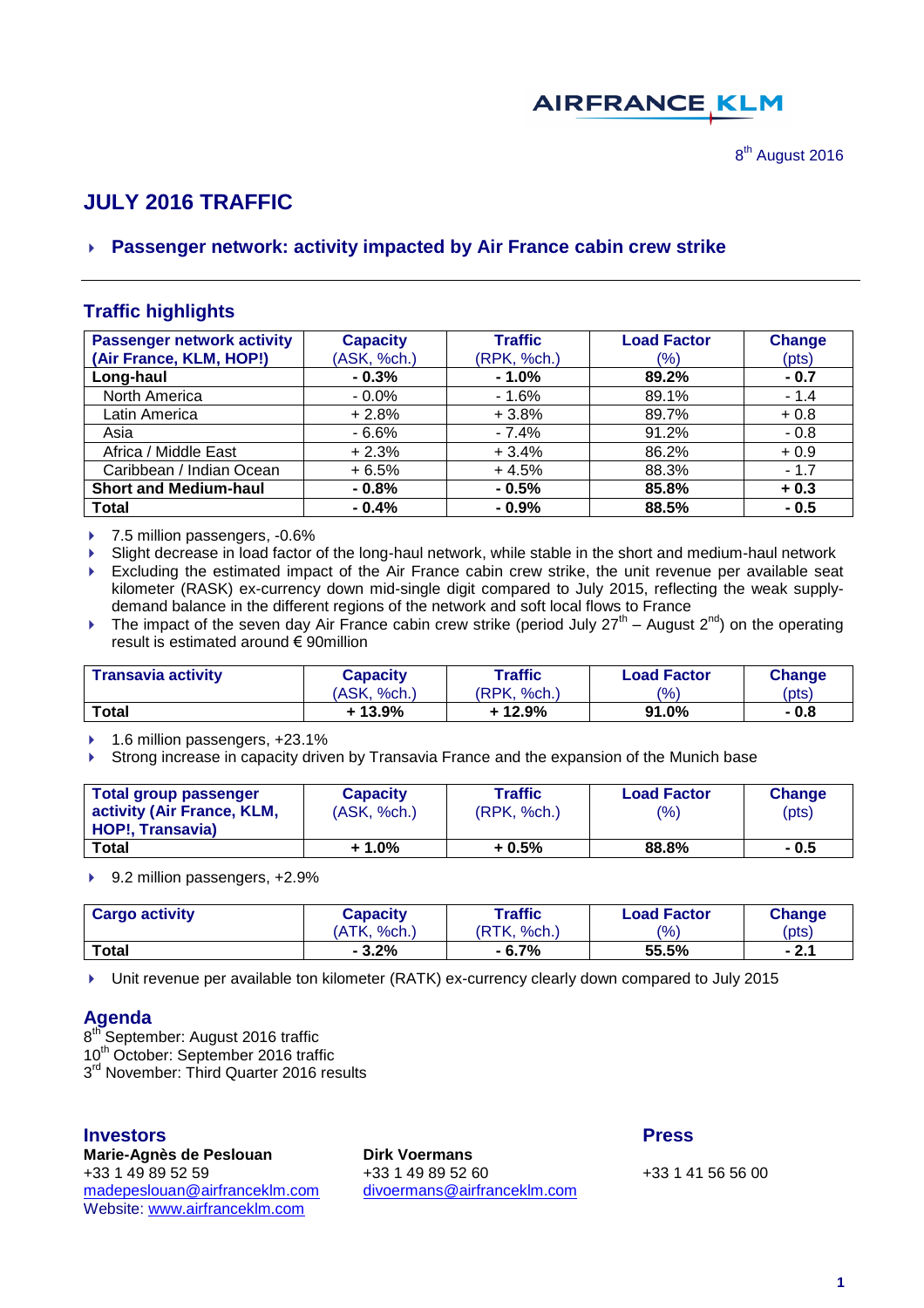#### **STATISTICS**

# **Passenger network activity\***

|                                   |        | July   |           |         | Year to date |           |
|-----------------------------------|--------|--------|-----------|---------|--------------|-----------|
| Total Passenger network*          | 2016   | 2015   | Variation | 2016    | 2015         | Variation |
| Passengers carried ('000s)        | 7,539  | 7,584  | $(0.6\%)$ | 46,163  | 45,440       | 1.6%      |
| Revenue pax-kilometers (m RPK)    | 22,658 | 22,870 | (0.9%     | 136,568 | 135,242      | 1.0%      |
| Available seat-kilometers (m ASK) | 25,594 | 25,695 | (0.4% )   | 160,236 | 159,750      | 0.3%      |
| Load factor (%)                   | 88.5%  | 89.0%  | (0.5)     | 85.2%   | 84.7%        | 0.6       |
| Long-haul                         |        |        |           |         |              |           |
| Passengers carried ('000s)        | 2.460  | 2.483  | (0.9%     | 14,784  | 14,651       | 0.9%      |
| Revenue pax-kilometers (m RPK)    | 18,370 | 18,562 | $(1.0\%)$ | 110,742 | 109,947      | 0.7%      |
| Available seat-kilometers (m ASK) | 20,598 | 20,661 | (0.3%)    | 128,354 | 127,806      | 0.4%      |
| Load factor (%)                   | 89.2%  | 89.8%  | (0.7)     | 86.3%   | 86.0%        | 0.3       |
| <b>North America</b>              |        |        |           |         |              |           |
| Passengers carried ('000s)        | 768    | 784    | $(2.1\%)$ | 4,293   | 4,248        | 1.1%      |
| Revenue pax-kilometers (m RPK)    | 5,476  | 5,567  | $(1.6\%)$ | 30,652  | 30,169       | 1.6%      |
| Available seat-kilometers (m ASK) | 6,146  | 6,149  | $(0.0\%)$ | 35,143  | 34,252       | 2.6%      |
| Load factor (%)                   | 89.1%  | 90.5%  | (1.4)     | 87.2%   | 88.1%        | (0.9)     |
| <b>Latin America</b>              |        |        |           |         |              |           |
| Passengers carried ('000s)        | 291    | 280    | 3.7%      | 1,804   | 1,739        | 3.7%      |
| Revenue pax-kilometers (m RPK)    | 2,777  | 2,676  | 3.8%      | 17,290  | 16,723       | 3.4%      |
| Available seat-kilometers (m ASK) | 3,097  | 3,011  | 2.8%      | 19,767  | 19,338       | 2.2%      |
| Load factor (%)                   | 89.7%  | 88.9%  | 0.8       | 87.5%   | 86.5%        | 1.0       |
| Asia / Pacific                    |        |        |           |         |              |           |
| Passengers carried ('000s)        | 562    | 610    | (7.9%     | 3,435   | 3,611        | (4.9%     |
| Revenue pax-kilometers (m RPK)    | 4,970  | 5,367  | $(7.4\%)$ | 29,972  | 31,481       | (4.8%)    |
| Available seat-kilometers (m ASK) | 5,451  | 5,833  | $(6.6\%)$ | 34,502  | 36,469       | $(5.4\%)$ |
| Load factor (%)                   | 91.2%  | 92.0%  | (0.8)     | 86.9%   | 86.3%        | 0.6       |
| <b>Africa / Middle East</b>       |        |        |           |         |              |           |
| Passengers carried ('000s)        | 507    | 489    | 3.7%      | 3,126   | 3,011        | 3.8%      |
| Revenue pax-kilometers (m RPK)    | 2,761  | 2,671  | 3.4%      | 17,321  | 16,716       | 3.6%      |
| Available seat-kilometers (m ASK) | 3,203  | 3,132  | 2.3%      | 21,286  | 20,988       | 1.4%      |
| Load factor (%)                   | 86.2%  | 85.3%  | 0.9       | 81.4%   | 79.6%        | 1.7       |
| Caribbean / Indian, Ocean         |        |        |           |         |              |           |
| Passengers carried ('000s)        | 333    | 319    | 4.3%      | 2,127   | 2,043        | 4.1%      |
| Revenue pax-kilometers (m RPK)    | 2,386  | 2,282  | 4.5%      | 15,507  | 14,858       | 4.4%      |
| Available seat-kilometers (m ASK) | 2,701  | 2,536  | 6.5%      | 17,657  | 16,760       | 5.4%      |
| Load factor (%)                   | 88.3%  | 90.0%  | (1.7)     | 87.8%   | 88.7%        | (0.8)     |
| <b>Short and Medium-haul</b>      |        |        |           |         |              |           |
| Passengers carried ('000s)        | 5,079  | 5,101  | (0.4% )   | 31,379  | 30,789       | 1.9%      |
| Revenue pax-kilometers (m RPK)    | 4,288  | 4,308  | $(0.5\%)$ | 25,825  | 25,295       | 2.1%      |
| Available seat-kilometers (m ASK) | 4,996  | 5,034  | (0.8%     | 31,882  | 31,944       | (0.2%)    |
| Load factor (%)                   | 85.8%  | 85.6%  | 0.3       | 81.0%   | 79.2%        | 1.8       |

\* Air France, KLM, and HOP!

### **Transavia activity**

|                                   | July  |       |                  | Year to date |        |           |
|-----------------------------------|-------|-------|------------------|--------------|--------|-----------|
| Transavia                         | 2016  | 2015  | <b>Variation</b> | 2016         | 2015   | Variation |
| Passengers carried ('000s)        | 1.626 | 1.321 | 23.1%            | 7.283        | 6,069  | 20.0%     |
| Revenue pax-kilometers (m RPK)    | 2.871 | 2.543 | 12.9%            | 12.521       | 11.378 | 10.1%     |
| Available seat-kilometers (m ASK) | 3.157 | 2.773 | 13.9%            | 14.100       | 12.649 | 11.5%     |
| Load factor (%)                   | 91.0% | 91.7% | (0.8)            | 88.8%        | 90.0%  | (1.1)     |

# **Total group passenger activity\*\***

| July   |        |           | Year to date |         |           |
|--------|--------|-----------|--------------|---------|-----------|
| 2016   | 2015   | Variation | 2016         | 2015    | Variation |
| 9.164  | 8.905  | 2.9%      | 53.446       | 51.509  | 3.8%      |
| 25.529 | 25.413 | 0.5%      | 149.089      | 146.620 | 1.7%      |
| 28.751 | 28.467 | 1.0%      | 174,336      | 172.399 | 1.1%      |
| 88.8%  | 89.3%  | (0.5)     | 85.5%        | 85.0%   | 0.5       |
|        |        |           |              |         |           |

Air France, KLM, HOP! and Transavia

# **Cargo activity**

|                            | July  |       |           |       | Year to date |           |
|----------------------------|-------|-------|-----------|-------|--------------|-----------|
| <b>Total Group</b>         | 2016  | 2015  | Variation | 2016  | 2015         | Variation |
| Revenue tonne-km (m RTK)   | 700   | 750   | $(6.7\%)$ | 4.820 | 5.205        | $7.4\%$   |
| Available tonne-km (m ATK) | .260  | .301  | $(3.2\%)$ | 8.258 | 8.721        | (5.3%     |
| Load factor (%)            | 55.5% | 57.6% | (2.1)     | 58.4% | 59.7%        | (1.3)     |